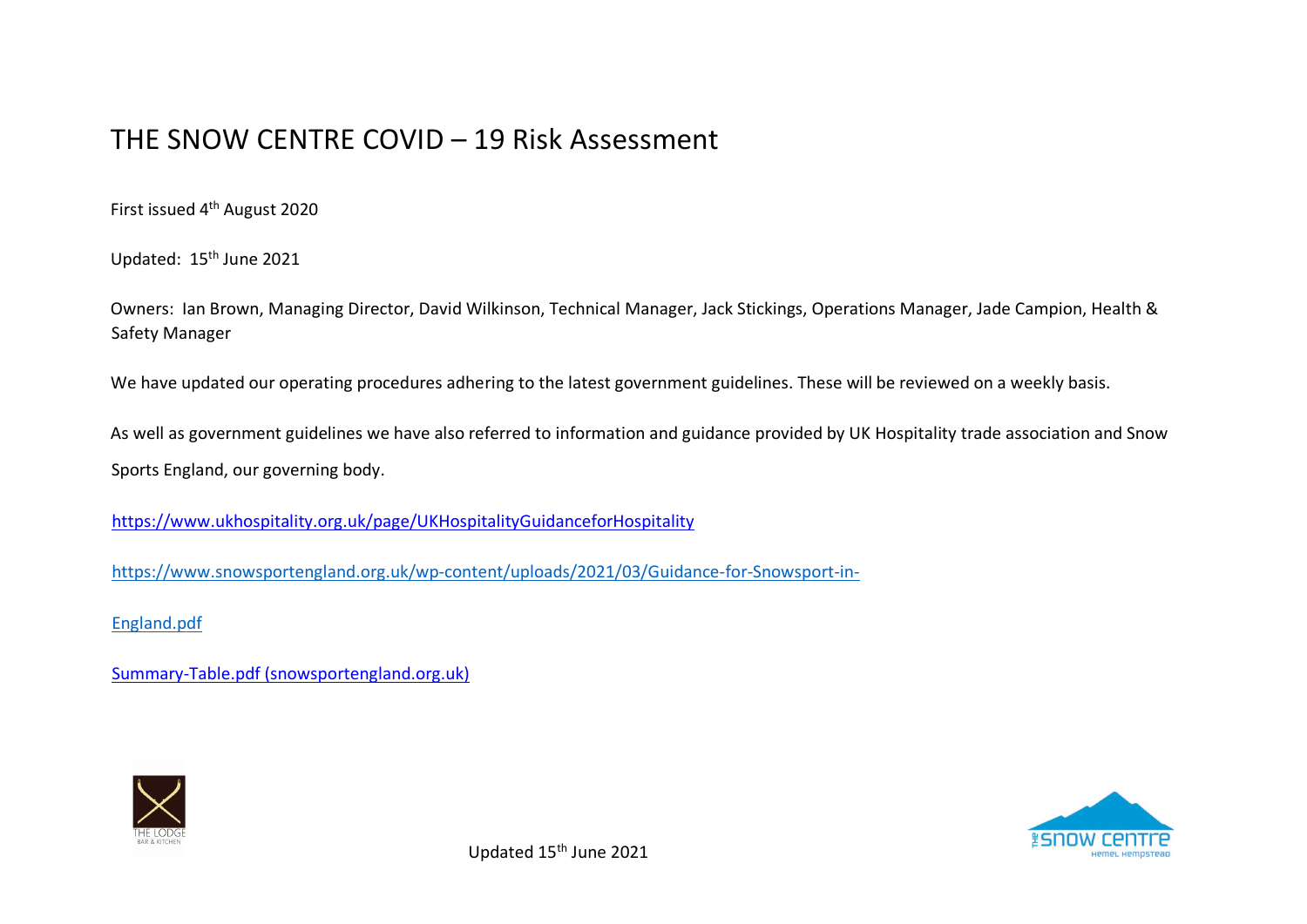Operating safely is a matter of trying to eliminate the risk of transmission of the virus and introducing mitigating measures – for the safety of team members, our guests, and others who visit The Snow Centre.

The Snow Centre 's procedures were updated to reflect the government guidelines for the re-opening dates of 12<sup>th</sup> April and 17<sup>th</sup> May accordingly. The Lodge Bar & Kitchen will be operational. Our opening hours have been amended to reflect the government guidance.

A summary of our current COVID-19 risk assessment is shown below.

| What<br>are the<br>hazards?        | Who might be<br>harmed?                     | Controls measures put in place                                                                                                                                                                                                                                                                                                                                                                                   |
|------------------------------------|---------------------------------------------|------------------------------------------------------------------------------------------------------------------------------------------------------------------------------------------------------------------------------------------------------------------------------------------------------------------------------------------------------------------------------------------------------------------|
| Spread of<br>$COVID -$<br>19 virus | Team<br><b>Guests</b><br><b>Contractors</b> | 1. General cleaning, handwashing, and hygiene<br>1a. Handwashing<br>Hand wash facilities to be available in all key areas.<br>$\bullet$<br>Team to be trained on how to wash hands correctly.<br>$\bullet$<br>Posters in all key team areas with hand washing process.<br>$\bullet$<br>Hand sanitiser dispensers to be available for guests and team on each floor and in each area.<br>1b. Cleaning and Hygiene |



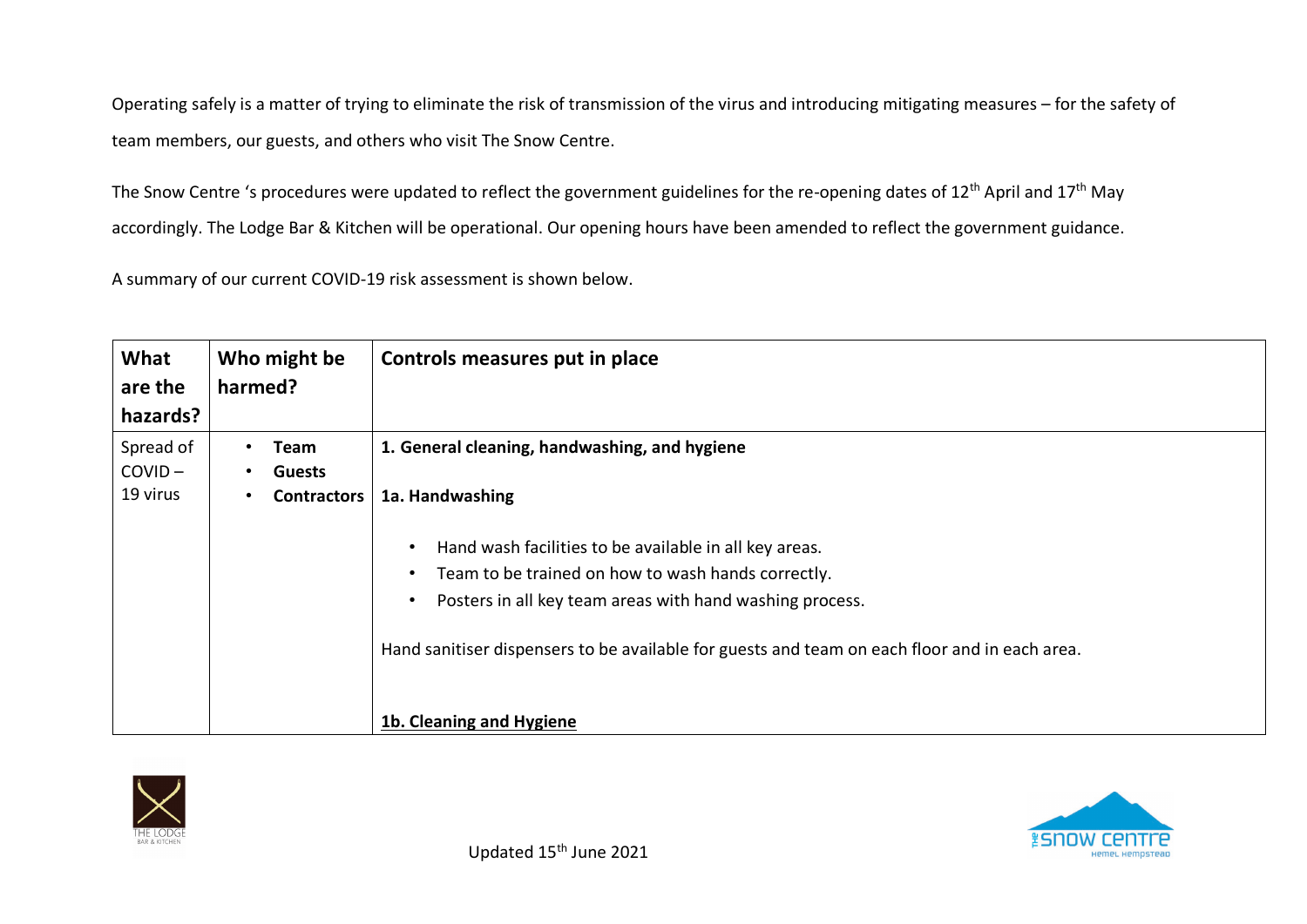| New procedures have been introduced to ensure the constant cleaning of high impact areas and contact points.<br>Door handles<br>$\bullet$<br>Rails<br>$\bullet$ |
|-----------------------------------------------------------------------------------------------------------------------------------------------------------------|
| Surfaces<br>$\bullet$                                                                                                                                           |
| <b>Tables</b><br>$\bullet$                                                                                                                                      |
| Toilets<br>$\bullet$                                                                                                                                            |
| Lockers<br>$\bullet$                                                                                                                                            |
| Cleaning should be completed using the correct surface cleaner and sanitiser for each cleaning task, using<br>disposable blue roll after every use.             |



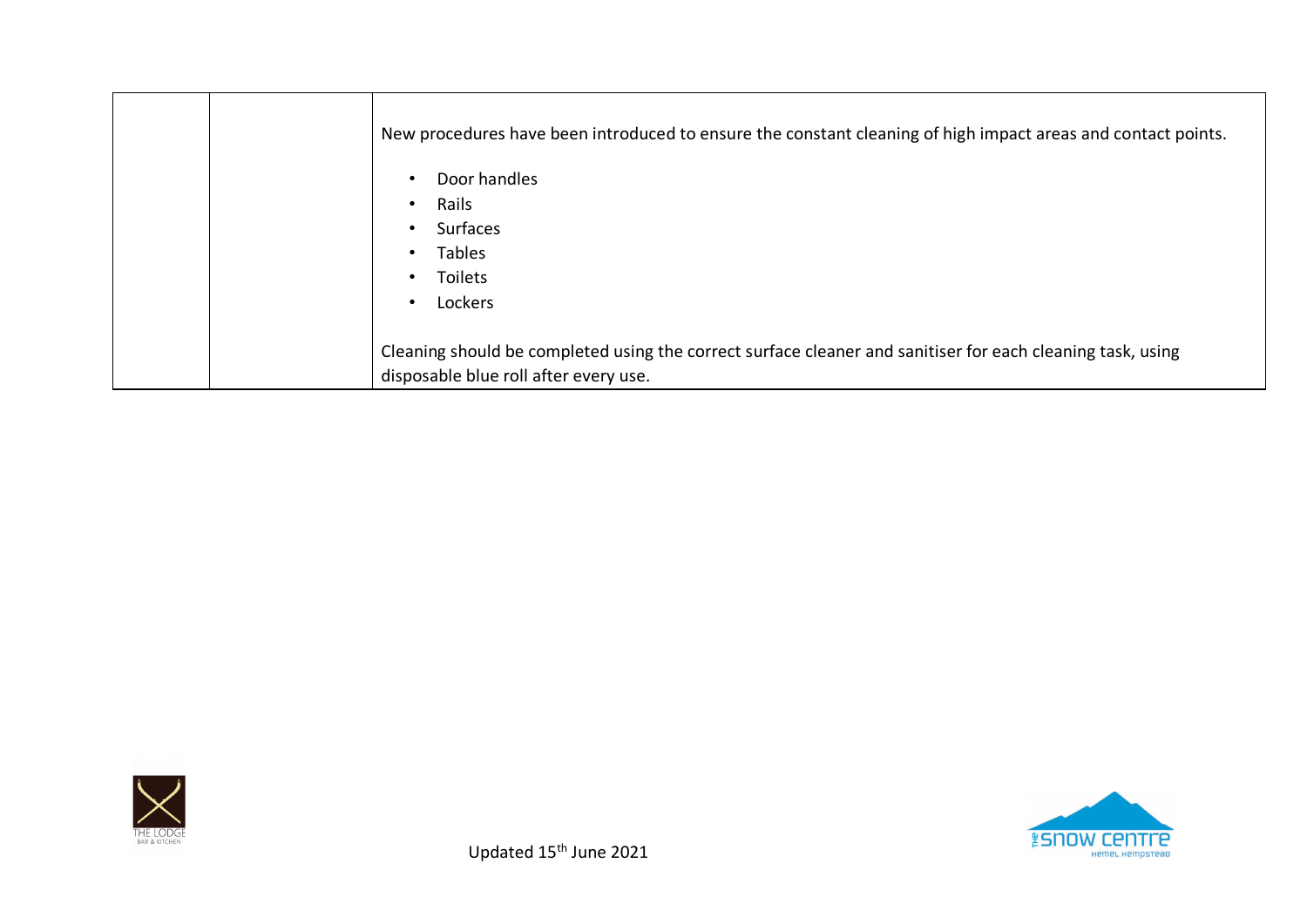|  | Rental Equipment                                                                                                                                                                                                              |
|--|-------------------------------------------------------------------------------------------------------------------------------------------------------------------------------------------------------------------------------|
|  | Guests are encouraged to bring their own equipment.                                                                                                                                                                           |
|  | We will provide skis, boards, boots, helmets, and poles if required. These will be handed out by team members                                                                                                                 |
|  | to guests on request.                                                                                                                                                                                                         |
|  | On returning, equipment will be taken away to be cleaned and sanitised and left to dry. These will be put back                                                                                                                |
|  | into service some hours later if required or left to the next day.                                                                                                                                                            |
|  | We will not be offering clothing for hire. Guests may purchase gloves, helmets, and socks if required.                                                                                                                        |
|  | 2a Social Distancing - Team                                                                                                                                                                                                   |
|  | Our team will access and exit our building from a different entrance / exit to our guests, reducing chance of                                                                                                                 |
|  | contact.                                                                                                                                                                                                                      |
|  | Our team have received Covid 19 training, including how to wash hands, and social distancing.                                                                                                                                 |
|  | Team will wear a face cover or visor at all times; we recognise they may be within 2 metres of a colleague or                                                                                                                 |
|  | guest from time to time while carrying out their duties.                                                                                                                                                                      |
|  | Team working out on our slopes (cold side) will wear neck tubes or buffs, and wear gloves.                                                                                                                                    |
|  |                                                                                                                                                                                                                               |
|  | Team members breaks will be staggered. We have set limits on number of team in our team rooms at any one                                                                                                                      |
|  | time.                                                                                                                                                                                                                         |
|  | Back offices - call centre, snow sports office, admin / support office layouts have been reconfigured adhering to<br>government guidelines with each team member responsible for cleaning and maintaining their desk area and |
|  | equipment.                                                                                                                                                                                                                    |



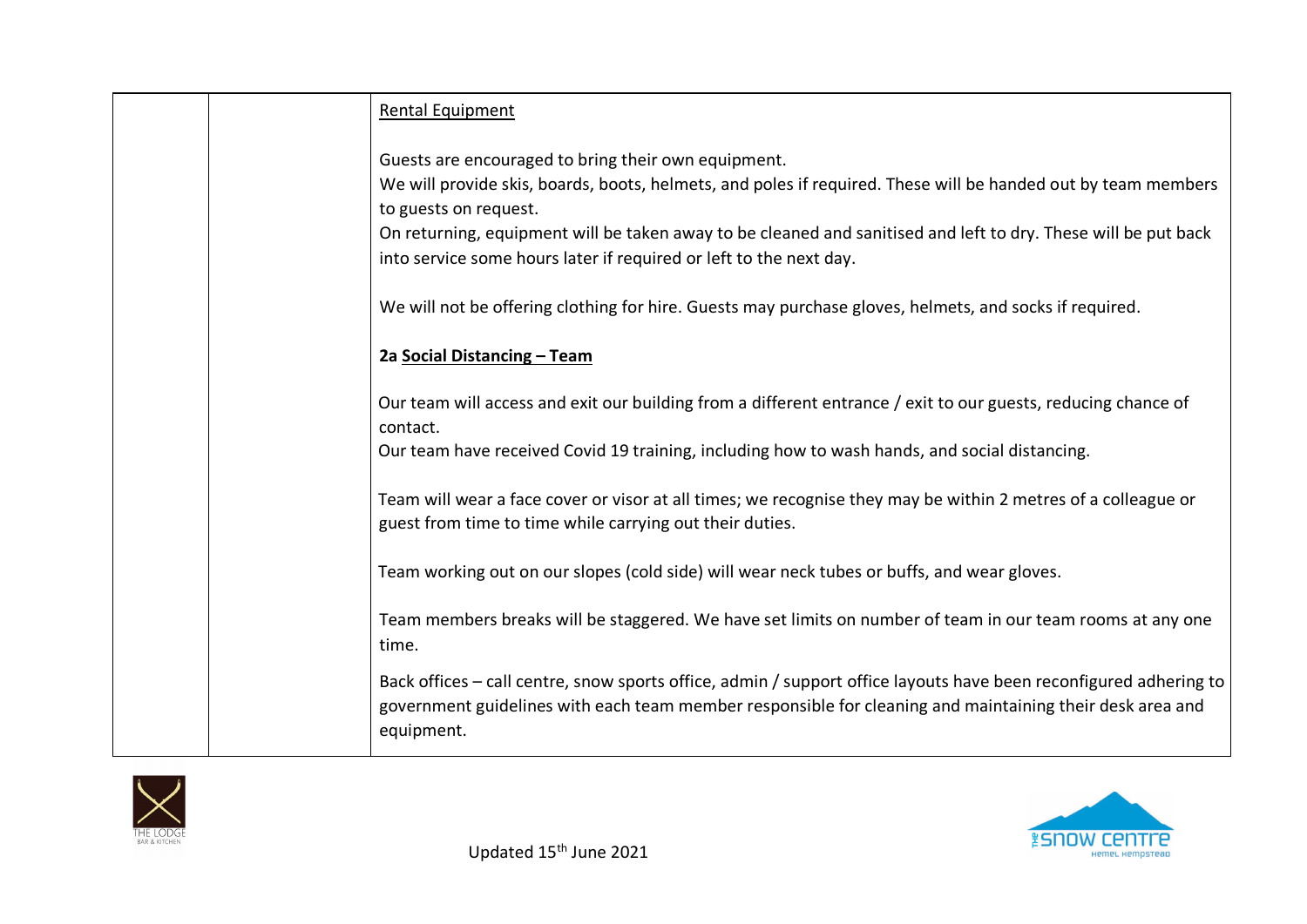| Team will be asked to work from home where possible - admin, support, call centre team and management<br>team.                                                                                                                                                                                                                                                       |
|----------------------------------------------------------------------------------------------------------------------------------------------------------------------------------------------------------------------------------------------------------------------------------------------------------------------------------------------------------------------|
| Risk assessments will be completed, and necessary equipment provided.                                                                                                                                                                                                                                                                                                |
| 2b. Social Distancing - Guests                                                                                                                                                                                                                                                                                                                                       |
| Main slope capacity has been reduced to 75 guests from 140 excluding freestyle evenings where the capacity is<br>95 over both slopes.                                                                                                                                                                                                                                |
| Lift passes are available in different increments throughout the week, this now includes the Tuesday early bird<br>sessions.                                                                                                                                                                                                                                         |
| Monthly Passes are on sale for June; once purchased guests will be asked to pre-book slots so that social<br>distancing measures can be adhered too.                                                                                                                                                                                                                 |
| Family & Friends Private Ski or Snowboard Lessons will have a maximum of 5 participants.<br>This private lesson will adhere to the indoor 2 households (and support bubble where applicable) or rule of 6 as<br>per government guidelines.                                                                                                                           |
| 5 – 6, 7 – 10 and 11 – 16 year old Group Lessons will be a maximum of 5 participants.                                                                                                                                                                                                                                                                                |
| Ringo Slide sessions may be booked by a family/group from the same household/ support bubble as a private<br>session, or juniors can book on to a public session. The public sessions will be at quieter times to allow for<br>social distancing in the rental area and on the ringo slide. We will also have ringo slide birthday parties<br>following covid rules. |



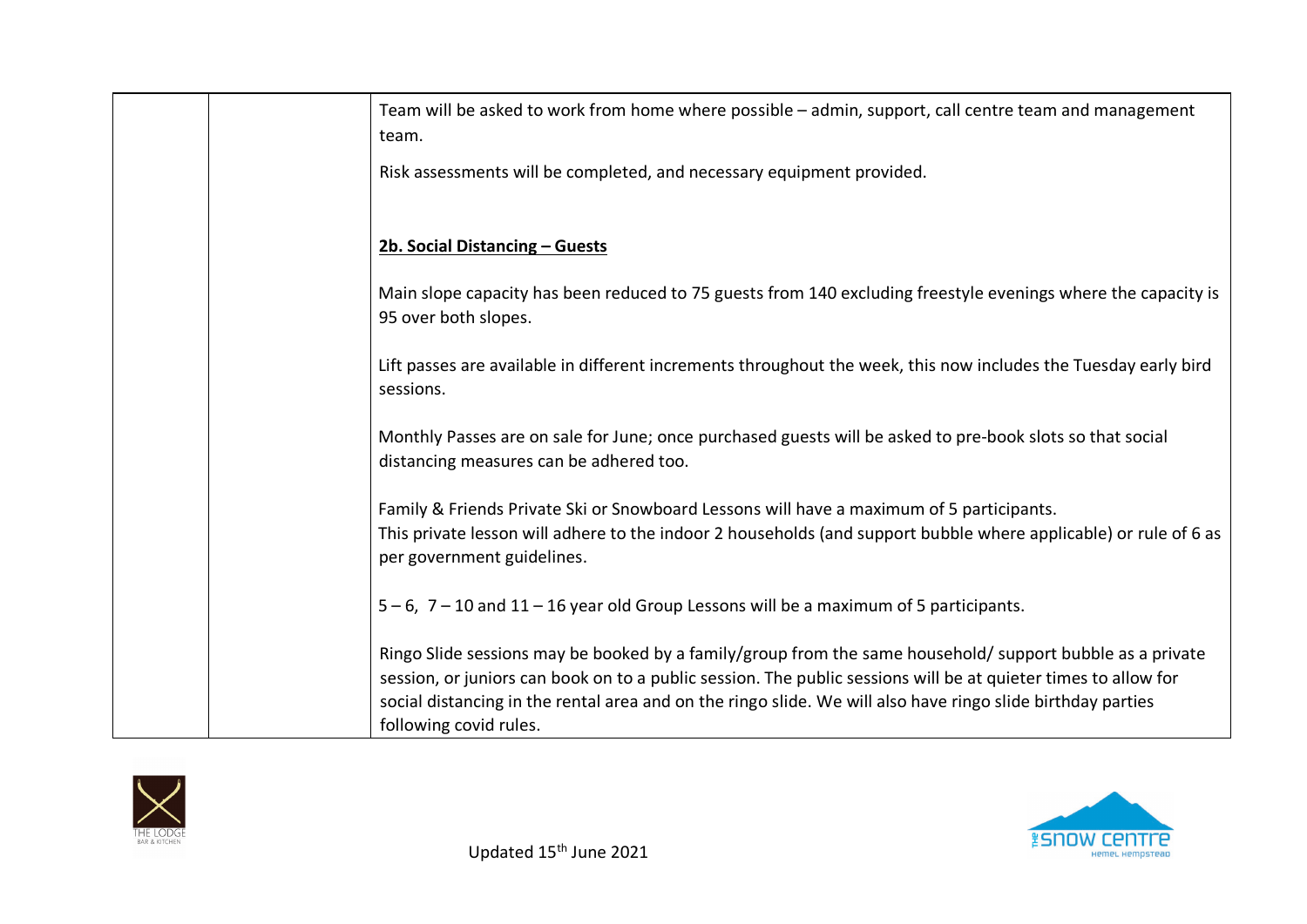| Park & Slide Nights on a Thursday Evening will be available in 2-hour passes.                                                                                                                                                      |
|------------------------------------------------------------------------------------------------------------------------------------------------------------------------------------------------------------------------------------|
| Social distancing markers are in place on the slope to ensure guests maintain a safe distance.                                                                                                                                     |
| All guests are to wear face covers while in our building unless exempt. Guests may lower their face cover whilst<br>descending the slopes and if it affects their vision / ability while actually skiing / boarding on our slopes. |
| Signage has been installed to guide guests throughout their visit.                                                                                                                                                                 |
| Guests may have 1 person to assist / support them, to reduce number of guests in our rental area.                                                                                                                                  |
| Only those from the same household/support bubble or rule of 6 can sit together in The Lodge. Tables have<br>been removed and spaced out to allow for distancing.                                                                  |
| All slope products must be booked and paid for in advance.                                                                                                                                                                         |
| Booking schedule has been staggered to reduce risk of queues.                                                                                                                                                                      |
| Guests visiting The Lodge are to pay for their refreshments via the Wi5 QR code link, rather than queue at the<br>bar for food and drink.                                                                                          |
| The Snow Centre is now cashless, all payments to be made online or via a card.                                                                                                                                                     |
|                                                                                                                                                                                                                                    |
|                                                                                                                                                                                                                                    |



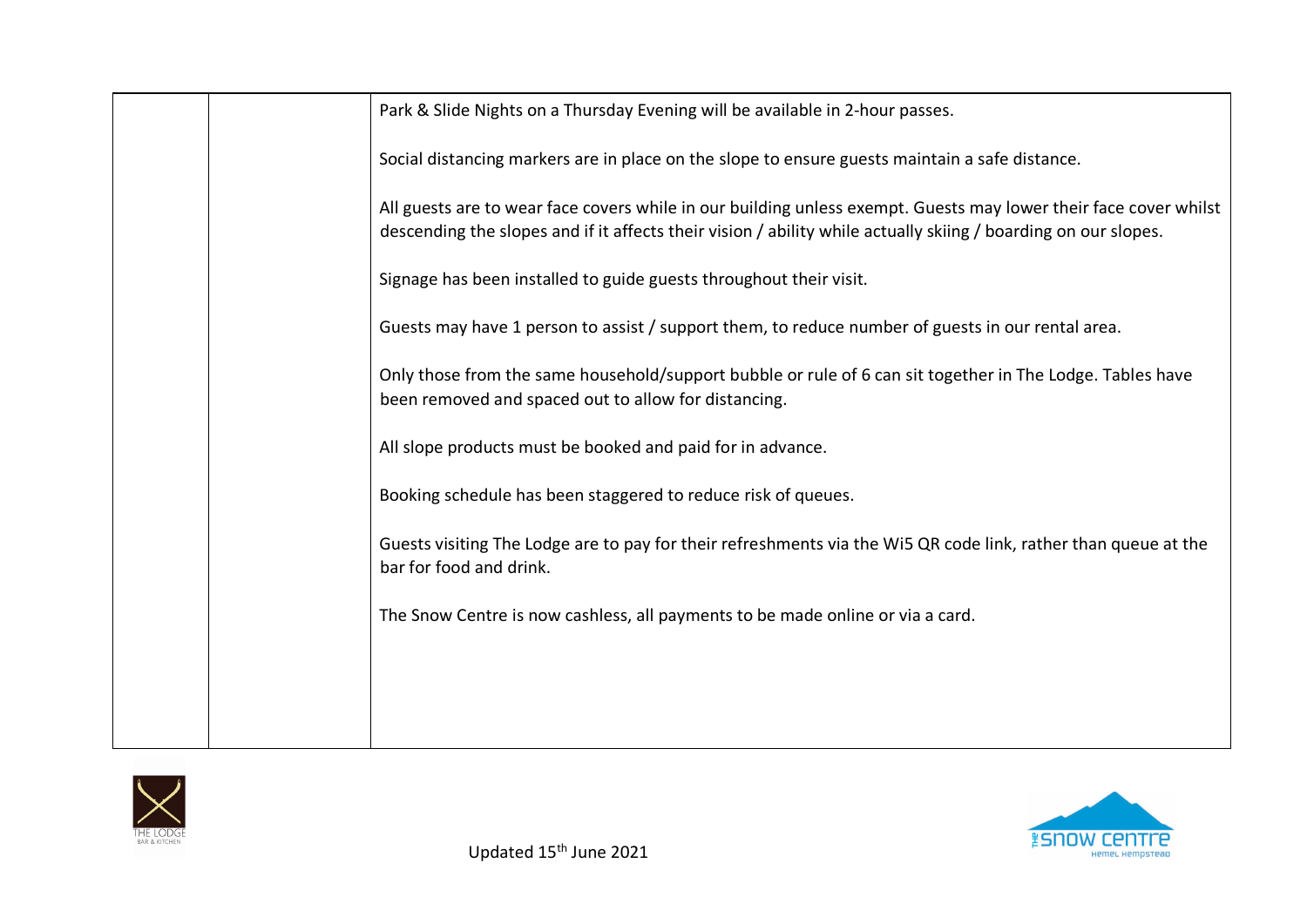|  | 3. Team welfare                                                                                                                                                                |
|--|--------------------------------------------------------------------------------------------------------------------------------------------------------------------------------|
|  | Team members will clock in / out via an app on their phone.                                                                                                                    |
|  | If a team member develops symptoms, they should call our sick line advising they will not be reporting for duty<br>as per our policy and follow current government guidelines. |
|  | If a team member develops symptoms while on duty, they will report to Duty Manager and go home to follow<br>government guidelines. An incident report will be completed.       |
|  | Team have been advised on self-certification and quarantine guidelines.                                                                                                        |
|  | Team have been made aware of where they can access lateral flow tests and are encouraged to do these                                                                           |
|  | 4. The Lodge Operations                                                                                                                                                        |
|  | Guests will pre order and pay for their food and drink via the Wi5 link QR code on the tables with their phone.                                                                |
|  | The Lodge will be open for food and drink which can be consumed on site. The Kitchen will be offering a slightly<br>reduced menu.                                              |
|  | Two households can sit together in The Lodge at the same table, or 6 people using the rule of 6.                                                                               |
|  | Conferences/ controlled indoor events of 50% of our original conference capacity can go ahead in our<br>conference rooms.                                                      |



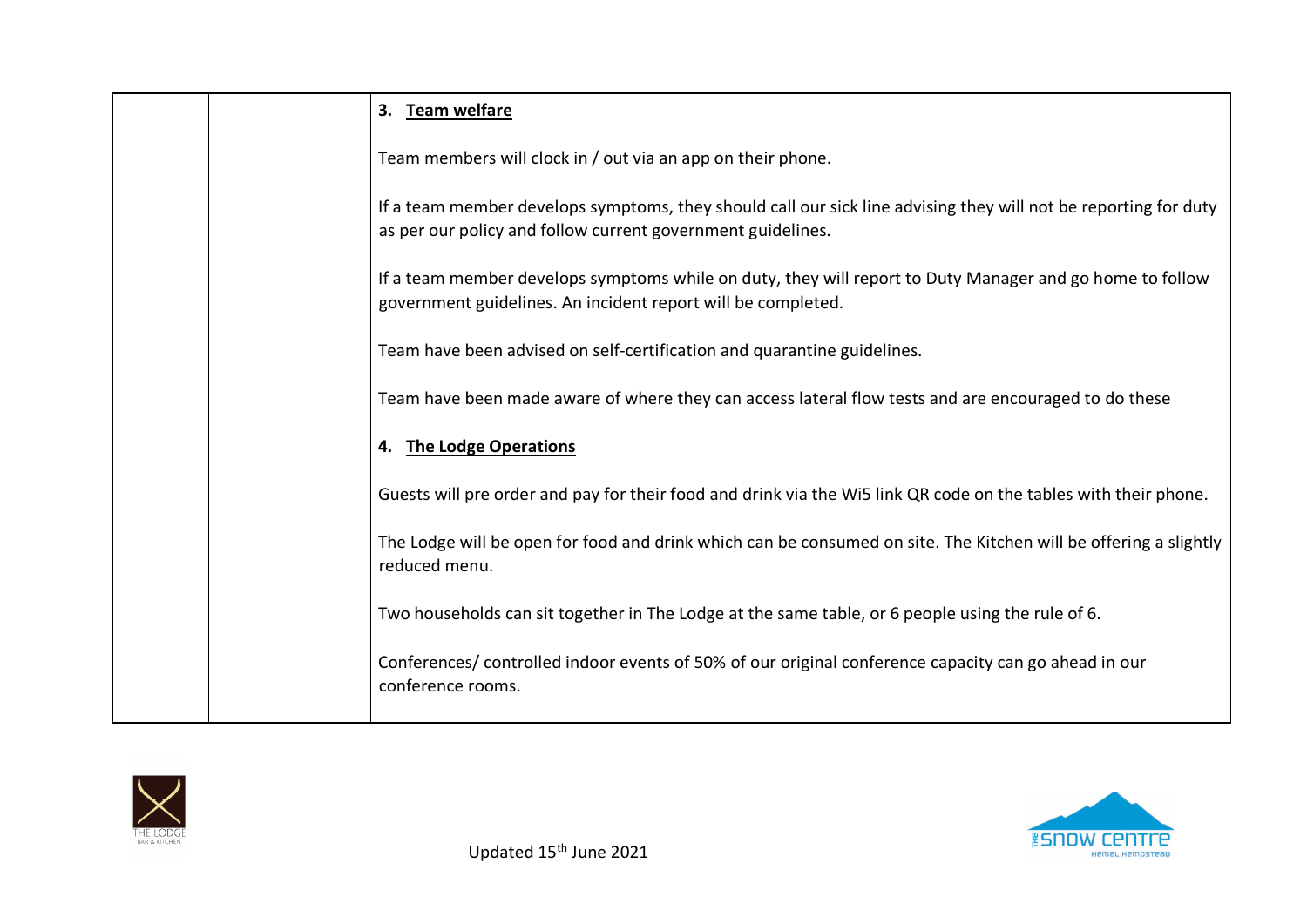|  | Social Lessons/Day Courses will have drinks included. Drink forms will be completed at the start of the lessons<br>by the Snowsports Instructor and drinks will be prepared for when the group of 6 come up to The Lodge at the<br>allotted time. Food for the day courses will also be completed on a form in advance to save any queuing.<br>Deep cleaning will take place once the operation closes each evening and more frequent cleaning of areas will<br>happen throughout the day.<br>Floor markings have been placed in the kitchen marking the various workspaces.<br>Only authorised team members may access the kitchen.<br>Pot wash procedures have been updated.<br>1 till will be in operation, with a Perspex screen in front should guests not be able to use the QR codes.<br>We have updated our delivery procedures adhering to current government guidelines.<br>Our viewing balcony will remain closed at this time.<br>Guests to wear face coverings in The Lodge (unless exempt) when they are not seated at a table<br>Birthday parties will be in a separate room but no more than 6 guests per table with only the party |
|--|-----------------------------------------------------------------------------------------------------------------------------------------------------------------------------------------------------------------------------------------------------------------------------------------------------------------------------------------------------------------------------------------------------------------------------------------------------------------------------------------------------------------------------------------------------------------------------------------------------------------------------------------------------------------------------------------------------------------------------------------------------------------------------------------------------------------------------------------------------------------------------------------------------------------------------------------------------------------------------------------------------------------------------------------------------------------------------------------------------------------------------------------------------|
|  | organiser/parents to be in the room at the same time, wearing masks, or seated at a table without.                                                                                                                                                                                                                                                                                                                                                                                                                                                                                                                                                                                                                                                                                                                                                                                                                                                                                                                                                                                                                                                  |
|  |                                                                                                                                                                                                                                                                                                                                                                                                                                                                                                                                                                                                                                                                                                                                                                                                                                                                                                                                                                                                                                                                                                                                                     |

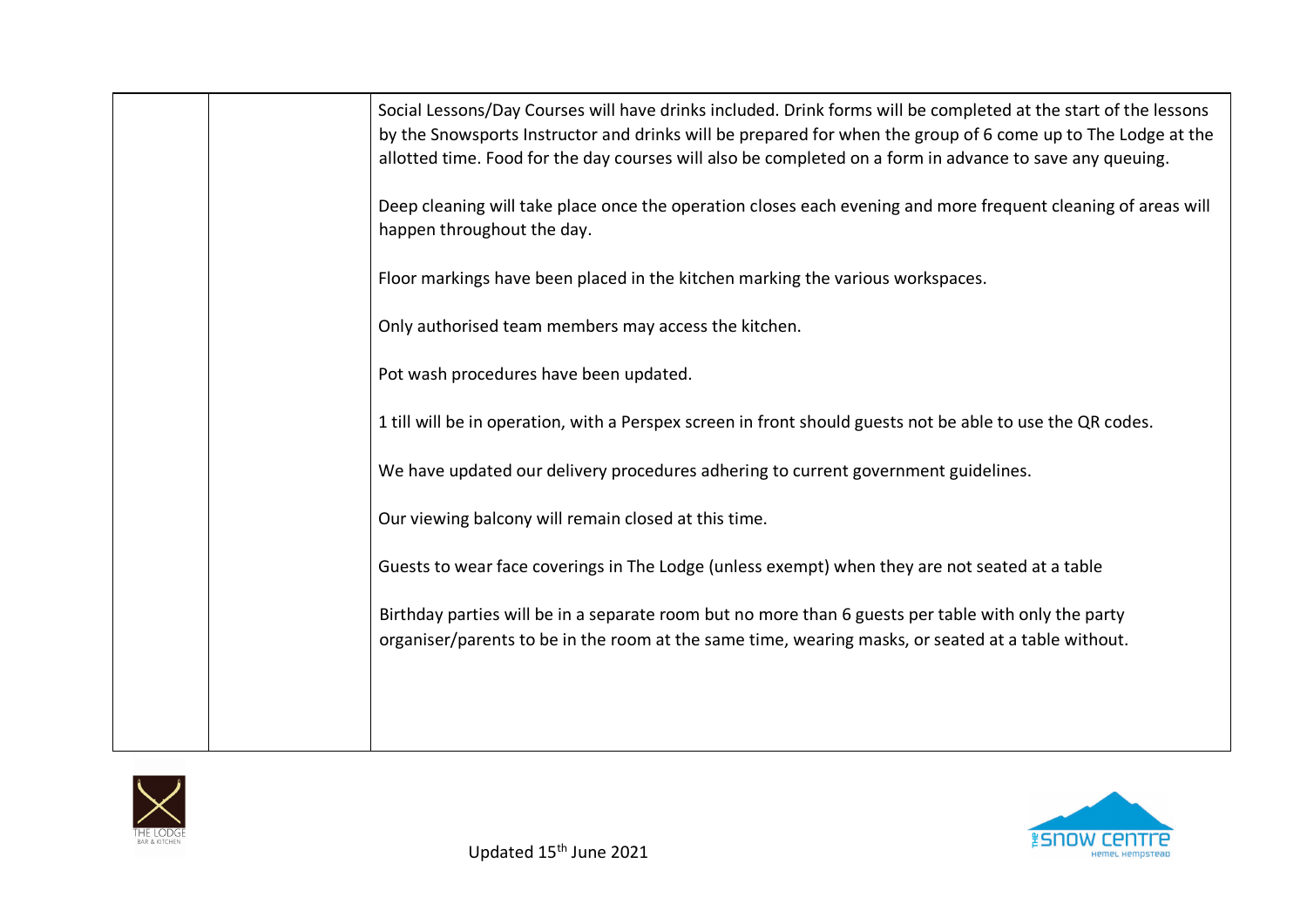|  | 5.<br><b>Slope Operations</b>                                                                                                                                                                                                                                                                                                                                                           |
|--|-----------------------------------------------------------------------------------------------------------------------------------------------------------------------------------------------------------------------------------------------------------------------------------------------------------------------------------------------------------------------------------------|
|  | Main slope capacity has been reduced to 90.                                                                                                                                                                                                                                                                                                                                             |
|  | Guests must sign a disclaimer at time of booking confirming they are "main slope ready".                                                                                                                                                                                                                                                                                                |
|  | The distance between poma's on the lifts have been increased to allow more time to assist a guest in difficulty,<br>and to allow for a larger distance between guests reducing covid risks.                                                                                                                                                                                             |
|  | Ticket checks will take place regularly to ensure we keep within our capacity.                                                                                                                                                                                                                                                                                                          |
|  | Barriers have been placed on the nursery slope to define the lesson teaching areas to ensure guests cannot ski/<br>snowboard into another group.                                                                                                                                                                                                                                        |
|  | Lesson numbers are restricted based on current guidelines.                                                                                                                                                                                                                                                                                                                              |
|  | Lesson delivery has been updated to reflect social distancing and our Snowsports instructors have been trained<br>in how to teach guests in this new format.                                                                                                                                                                                                                            |
|  | "External" instructors may bring their guests, including training courses and race training. They will adhere to<br>our operating guidelines and risk assessments, and also produce their own risk assessment explaining how they<br>will deliver their services and manage their guests. These bookings will be reflected in our capacity numbers to<br>ensure we do not exceed these. |
|  |                                                                                                                                                                                                                                                                                                                                                                                         |
|  |                                                                                                                                                                                                                                                                                                                                                                                         |
|  |                                                                                                                                                                                                                                                                                                                                                                                         |
|  |                                                                                                                                                                                                                                                                                                                                                                                         |

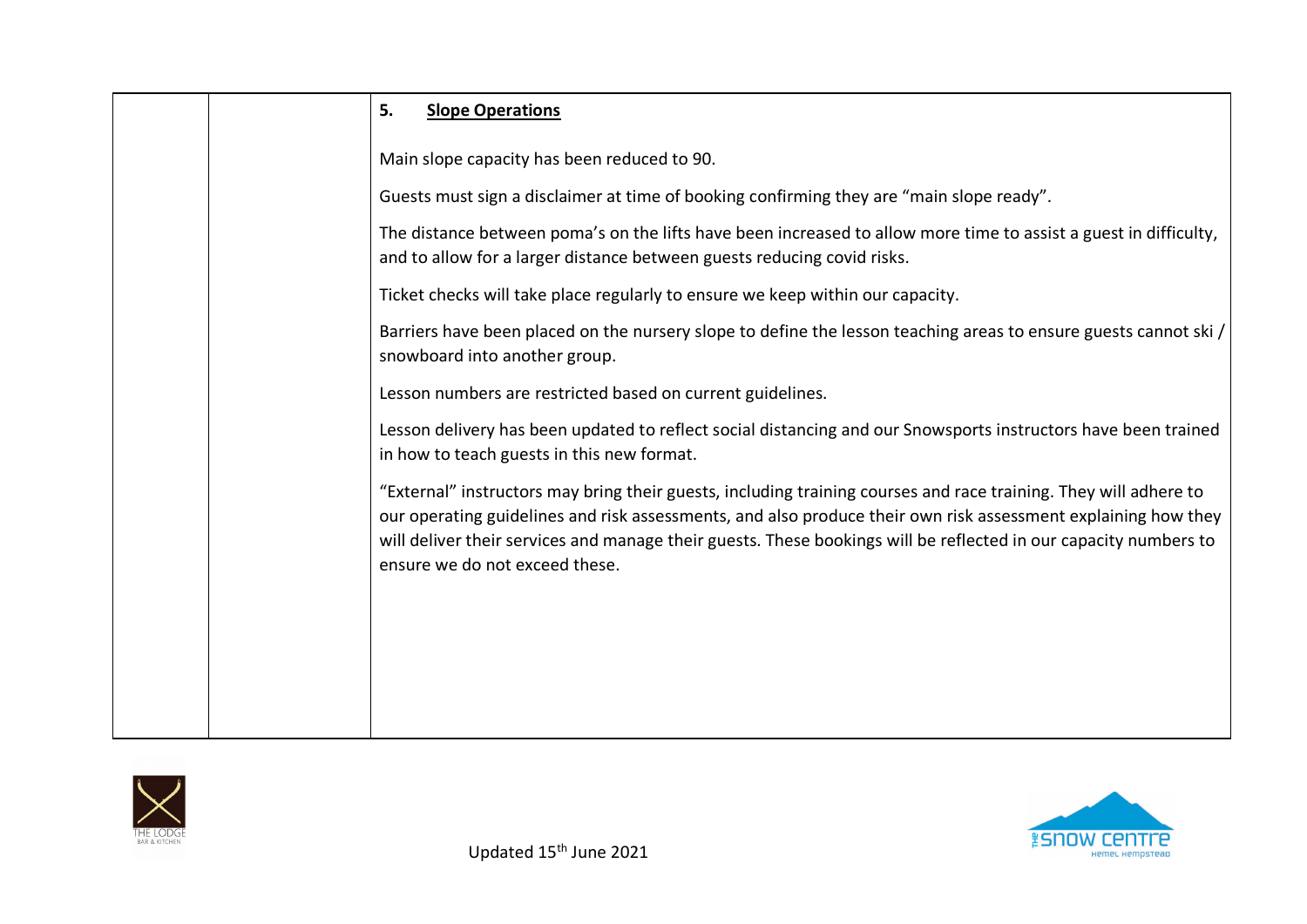| 6.<br><b>Conference Rooms</b>                                                                                                                                                                                                                                                                                                         |
|---------------------------------------------------------------------------------------------------------------------------------------------------------------------------------------------------------------------------------------------------------------------------------------------------------------------------------------|
| Conferences/ controlled indoor events of 50% of our original conference capacity can go ahead in our<br>conference rooms.                                                                                                                                                                                                             |
| While we expect demand to be low, our rooms are available for hire. Rooms will be set up meeting room style,<br>allowing for distancing. The booker will also produce their own risk assessment for while they are in the room.<br>The furniture will be sanitised prior to the booking starting and again once the guests have left. |
| 7.<br><b>Toilets</b>                                                                                                                                                                                                                                                                                                                  |
| Signage placed to advise which cubicles and urinals can be used and which ones cannot.                                                                                                                                                                                                                                                |
| Additional signage put in place to remind customers to wash their hands.                                                                                                                                                                                                                                                              |
| Toilets will be frequently checked and cleaned while we are open, and deep cleaned each evening.                                                                                                                                                                                                                                      |
|                                                                                                                                                                                                                                                                                                                                       |
| <b>Track and Trace</b><br>8.                                                                                                                                                                                                                                                                                                          |
| Guests provide their personal data as part of our booking process and guests will provide contact details as part<br>of pre ordering refreshments in The Lodge. This information will be available to the NHS. The NHS QR code is<br>displayed at our entrance and in The Lodge, for our guests to use.                               |
|                                                                                                                                                                                                                                                                                                                                       |